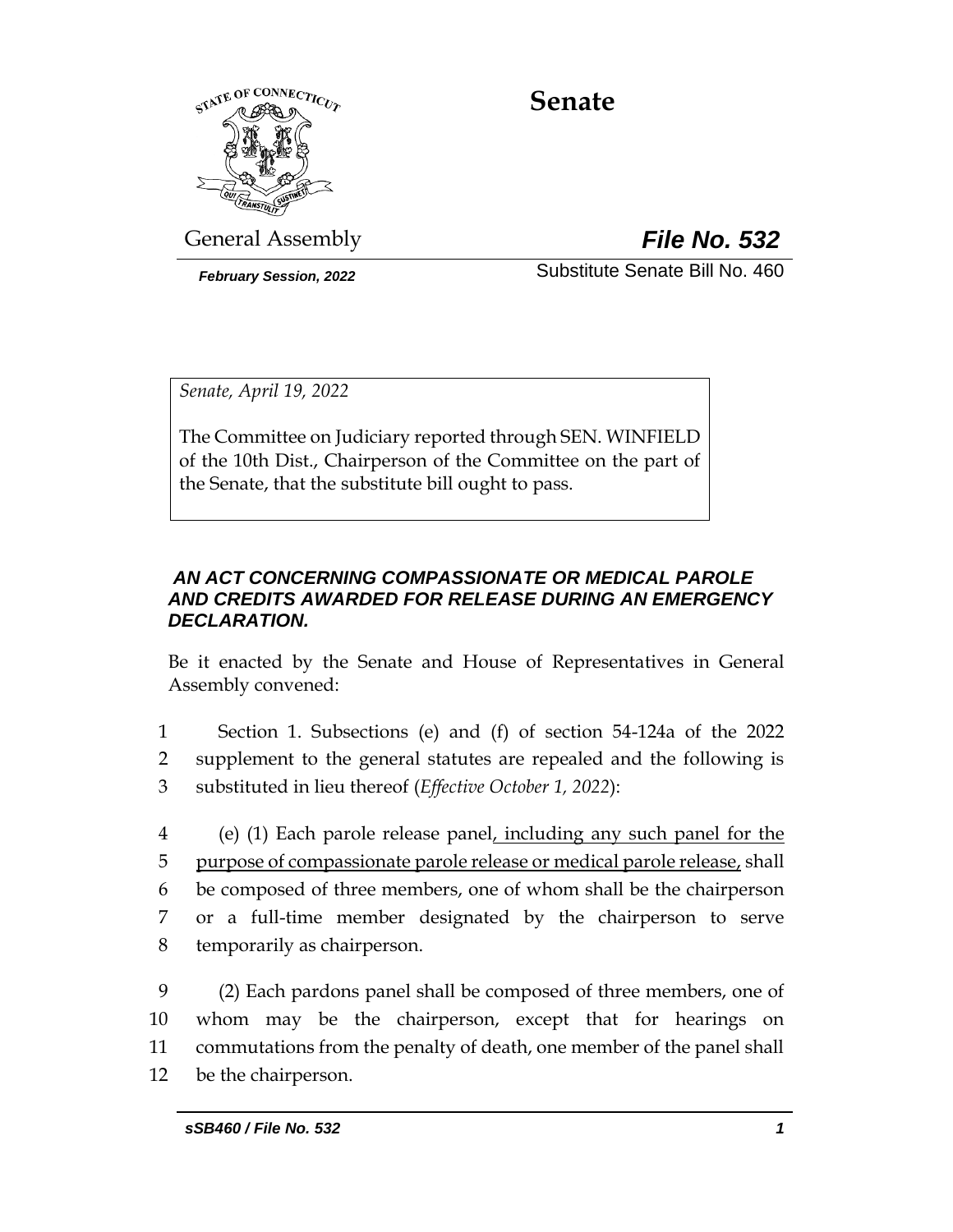(3) Each panel that discharges persons on parole from the custody of the Commissioner of Correction or that terminates the period of special parole for persons shall be composed of three members, one of whom shall be the chairperson or a full-time member designated by the chairperson to serve temporarily as chairperson.

 (f) The Board of Pardons and Paroles shall have independent decision-making authority to (1) grant or deny parole in accordance with sections 54-125, 54-125a, 54-125e and 54-125g, medical parole in 21 accordance with the provisions of sections 54-131a to 54-131g, inclusive, 22 as amended by this act, or compassionate parole in accordance with the provisions of section 54-131k, as amended by this act, (2) establish conditions of parole, medical parole, compassionate parole or special parole supervision in accordance with section 54-126, (3) rescind or 26 revoke parole, medical parole, compassionate parole or special parole in accordance with sections 54-127, as amended by this act, and 54-128, 28 as amended by this act, (4) grant commutations of punishment or releases, conditioned or absolute, in the case of any person convicted of any offense against the state and commutations from the penalty of death in accordance with section 54-130a, (5) discharge any person on 32 parole, medical parole or compassionate parole or inmate eligible for parole from the custody of the Commissioner of Correction pursuant to 34 section 54-129, as amended by this act, and (6) terminate special parole in accordance with section 54-129, as amended by this act.

 Sec. 2. Section 54-127 of the general statutes is repealed and the following is substituted in lieu thereof (*Effective October 1, 2022*):

 The request of the Commissioner of Correction or any officer of the Department of Correction so designated by the commissioner, or of the Board of Pardons and Paroles or its chairman shall be sufficient warrant to authorize any officer of the Department of Correction or any officer authorized by law to serve criminal process within this state, to return 43 any convict or inmate on parole, medical parole or compassionate 44 parole into actual custody; and any such officer, police officer, constable or state marshal shall arrest and hold any parolee or inmate when so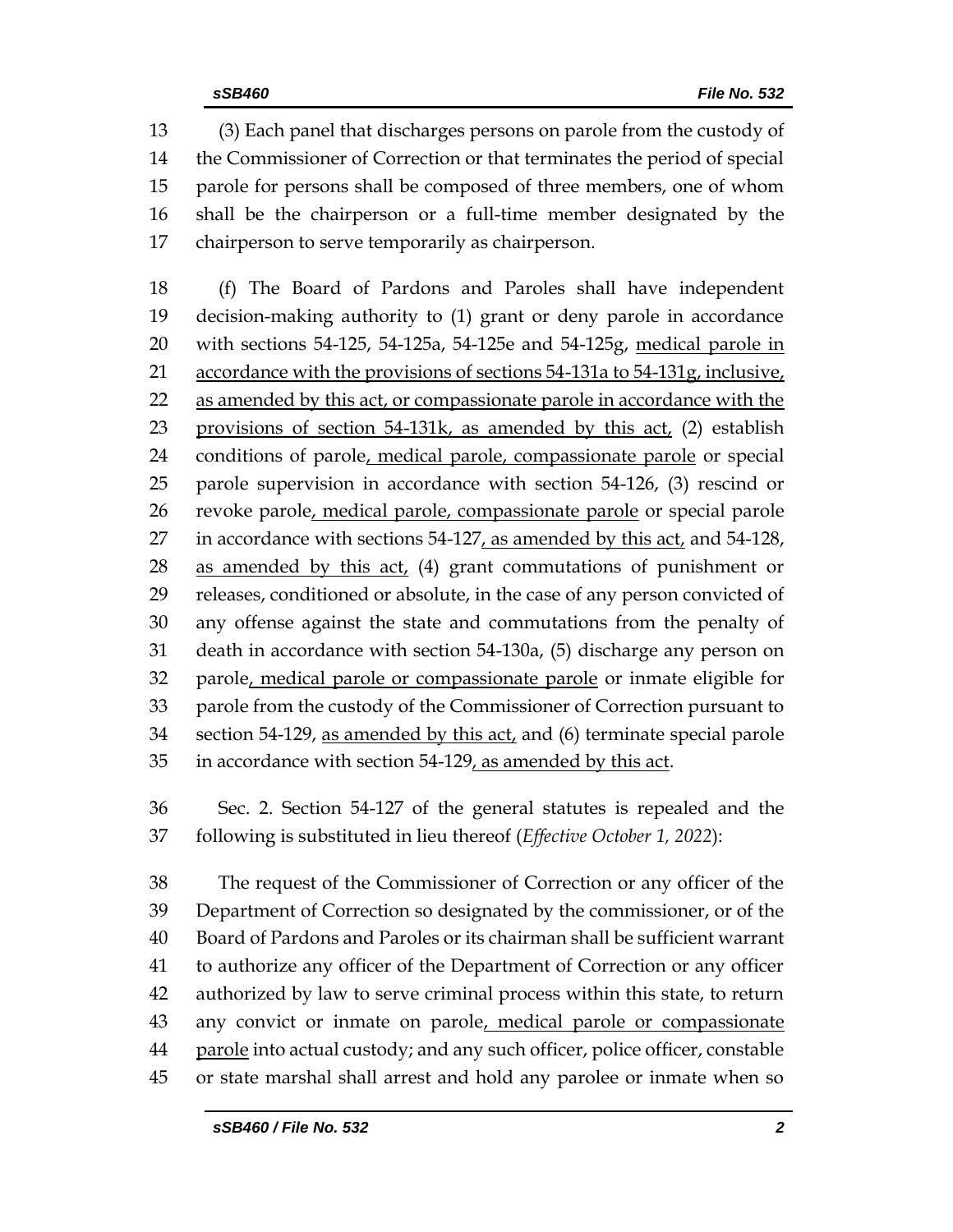requested, without any written warrant.

 Sec. 3. Section 54-127a of the general statutes is repealed and the following is substituted in lieu thereof (*Effective October 1, 2022*):

 All parole revocation and rescission hearings shall be conducted by an employee of the Board of Pardons and Paroles. The parole of a person who has been allowed to go on parole in accordance with subsection (a) of section 54-125a or section 54-125g, or sections 54-131a to 54-131g, inclusive, as amended by this act, or section 54-131k, as amended by this 54 act, or who has been sentenced to a period of special parole in accordance with subdivision (9) of subsection (b) of section 53a-28, shall be revoked or rescinded if, after such hearing, the employee recommends such revocation or rescission and such recommendation is approved by at least two members of a panel of the board.

 Sec. 4. Subsection (a) of section 54-128 of the general statutes is repealed and the following is substituted in lieu thereof (*Effective October 1, 2022*):

 (a) Any paroled inmate, including an inmate allowed to go on parole pursuant to sections 54-131a to 54-131g, inclusive, as amended by this 64 act, or section 54-131k, as amended by this act, who has been returned to any institution of the Department of Correction for violation of such inmate's parole may be retained in a correctional institution for a period equal to the unexpired portion of the term of such inmate's sentence at the date of the request or order for such inmate's return less any commutation or diminution of such inmate's sentence earned, except that the Board of Pardons and Paroles may, in its discretion, determine that such inmate shall forfeit any or all of such earned time, or may be again paroled by said board.

 Sec. 5. Subsection (a) of section 54-129 of the general statutes is repealed and the following is substituted in lieu thereof (*Effective October 1, 2022*):

(a) If it appears to the appropriate panel of the Board of Pardons and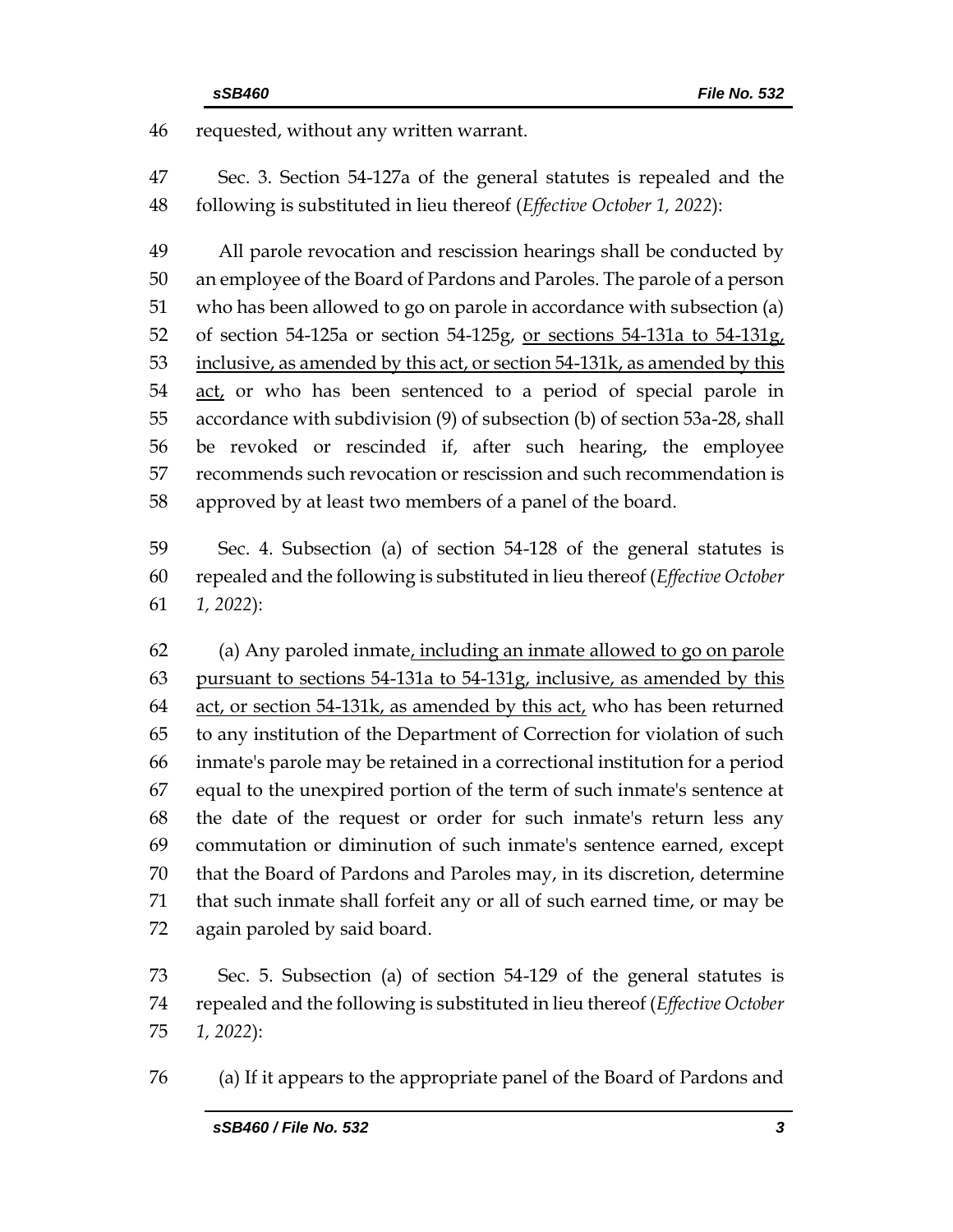Paroles that any person on parole, medical parole or compassionate parole or inmate eligible for parole, medical parole or compassionate 79 parole or any person serving a period of special parole will lead an orderly life, the panel, by a unanimous vote, may (1) declare such person 81 on parole, medical parole or compassionate parole or inmate discharged from the custody of the Commissioner of Correction, or (2) at any time during such person's period of special parole, terminate such period, without a court order, before such person completes such period. Sec. 6. Section 54-131a of the general statutes is repealed and the following is substituted in lieu thereof (*Effective October 1, 2022*): **[**The**]** A panel of the Board of Pardons and Paroles may determine, in accordance with sections 54-131a to 54-131g, inclusive, as amended by 89 this act, when and under what conditions an inmate serving any sentence of imprisonment may be released on medical parole. Sec. 7. Section 54-131b of the general statutes is repealed and the following is substituted in lieu thereof (*Effective October 1, 2022*): **[**The**]** A panel of the Board of Pardons and Paroles may release on medical parole any inmate serving any sentence of imprisonment, except an inmate convicted of a capital felony under the provisions of section 53a-54b in effect prior to April 25, 2012, or murder with special circumstances under the provisions of section 53a-54b in effect on or after April 25, 2012, who has been diagnosed pursuant to section 54-131c as suffering from a terminal condition, disease or syndrome, and is so debilitated or incapacitated by such condition, disease or syndrome as to be physically incapable of presenting a danger to society. Notwithstanding any provision of the general statutes to the contrary, the Board of Pardons and Paroles may release such inmate at any time during the term of such inmate's sentence. Sec. 8. Section 54-131k of the general statutes is repealed and the

following is substituted in lieu thereof (*Effective October 1, 2022*):

(a) The Board of Pardons and Paroles may grant a compassionate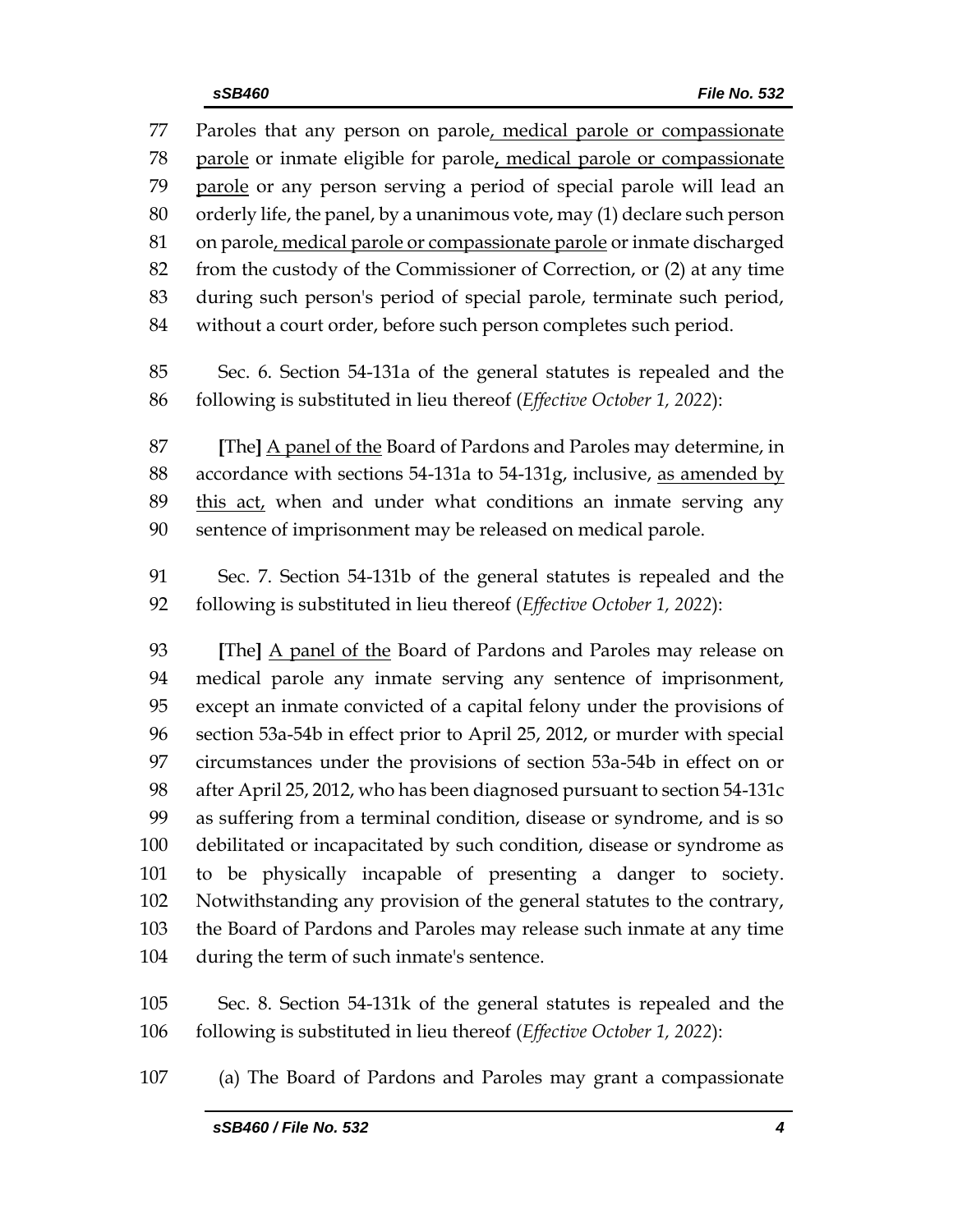parole release to any inmate serving any sentence of imprisonment, except an inmate convicted of a capital felony under the provisions of section 53a-54b in effect prior to April 25, 2012, or murder with special circumstances under the provisions of section 53a-54b in effect on or after April 25, 2012, if **[**it**]** the panel finds that such inmate (1) is so physically or mentally debilitated, incapacitated or infirm as a result of advanced age or as a result of a condition, disease or syndrome that is not terminal as to **[**be physically incapable of presenting a**]** present a significantly reduced risk of danger to society, and (2) (A) has served not less than one-half of such inmate's definite or aggregate sentence, or (B) has served not less than one-half of such inmate's remaining definite or aggregate sentence after commutation of the original sentence by the Board of Pardons and Paroles.

 (b) (1) During a major disaster or an emergency declaration by the President of the United States covering any part of the state, or an 123 emergency declaration issued by the Governor, that shall include, but need not be limited to, those declarations issued concerning the COVID- 19 pandemic, any other disease epidemic or public health emergency or a natural disaster, a panel of the Board of Pardons and Paroles may grant a compassionate parole release to any inmate serving any sentence of imprisonment, except an inmate convicted of a capital felony under the provisions of section 53a-54b in effect prior to April 25, 2012, or murder with special circumstances under the provisions of section 53a-54b in effect on or after April 25, 2012, at any time during the term of such inmate's sentence, if the panel finds (A) circumstances exist which pose a higher risk of harm to such inmate should such inmate remain confined, and (B) such inmate presents a reduced risk of presenting any 135 danger to society. (2) For purposes of this subsection, "COVID-19" means the

 respiratory disease designated by the World Health Organization on February 11, 2020, as coronavirus 2019, and any related mutation thereof recognized by said organization as a communicable respiratory disease.

(3) Any person granted a compassionate parole release pursuant to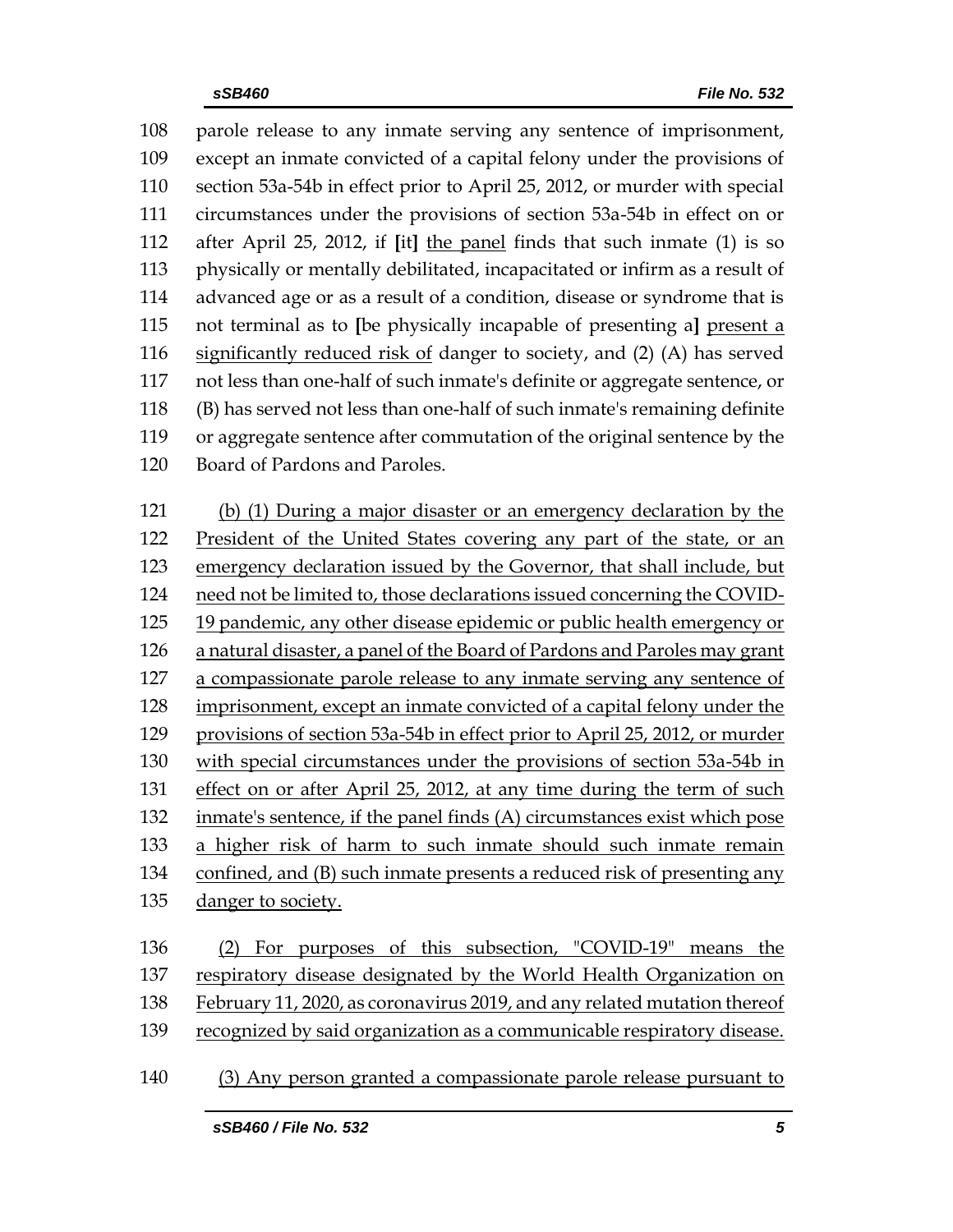| 141 | this subsection shall, upon expiration or termination of the major          |
|-----|-----------------------------------------------------------------------------|
| 142 | disaster or emergency declaration, be ordered to appear before the          |
| 143 | Board of Pardons of Paroles or any special panel thereof appointed          |
| 144 | pursuant to this section not later than twenty days after such expiration   |
| 145 | or termination for a hearing as to whether such compassionate parole        |
| 146 | release shall be revoked, continued or modified. The Board of Pardons       |
| 147 | of Paroles or any special panel thereof shall revoke a compassionate        |
| 148 | parole release if the Board or panel finds (A) the risk of harm to such     |
| 149 | person should such person be confined is no longer higher than prior to     |
| 150 | the major disaster or emergency declaration, and (B) returning such         |
| 151 | person to confinement is in the best interest of public safety.             |
|     |                                                                             |
| 152 | [(b)] (c) Any person granted a compassionate parole release pursuant        |
| 153 | to this section shall be released subject to such terms and conditions as   |
| 154 | may be established by the Board of Pardons and Paroles and [shall be        |
| 155 | supervised by the Department of Correction] the rules and regulations       |
| 156 | established pursuant to section 54-126.                                     |
| 157 | (d) The chairperson of the Board of Pardons and Paroles may appoint         |
| 158 | a special panel to implement the provisions of this section and review      |
| 159 | and decide requests for compassionate parole under this section on an       |
| 160 | emergency basis, and in all cases shall act in as expeditious a manner as   |
| 161 | possible.                                                                   |
|     |                                                                             |
| 162 | (e) The provisions of this section shall not affect an inmate's eligibility |
| 163 | for any other form of parole or release provided by law.                    |
|     |                                                                             |
| 164 | (f) Not later than October 1, 2023, and annually thereafter, the Board      |
| 165 | of Pardons and Paroles shall report, in accordance with the provisions      |
| 166 | of section 11-4a, to the joint standing committee of the General            |
| 167 | Assembly having cognizance of matters relating to the judiciary (1) the     |
| 168 | number of persons granted compassionate parole release in the prior         |
| 169 | year, (2) the number of such persons released who have been arrested        |
| 170 | in the prior year, (3) the number of such persons released who have been    |
| 171 | ordered reconfined based upon violations of the terms or conditions of      |
| 172 | compassionate parole release in the prior year, and (4) the number of       |
| 173 | such persons released who have been sentenced to confinement                |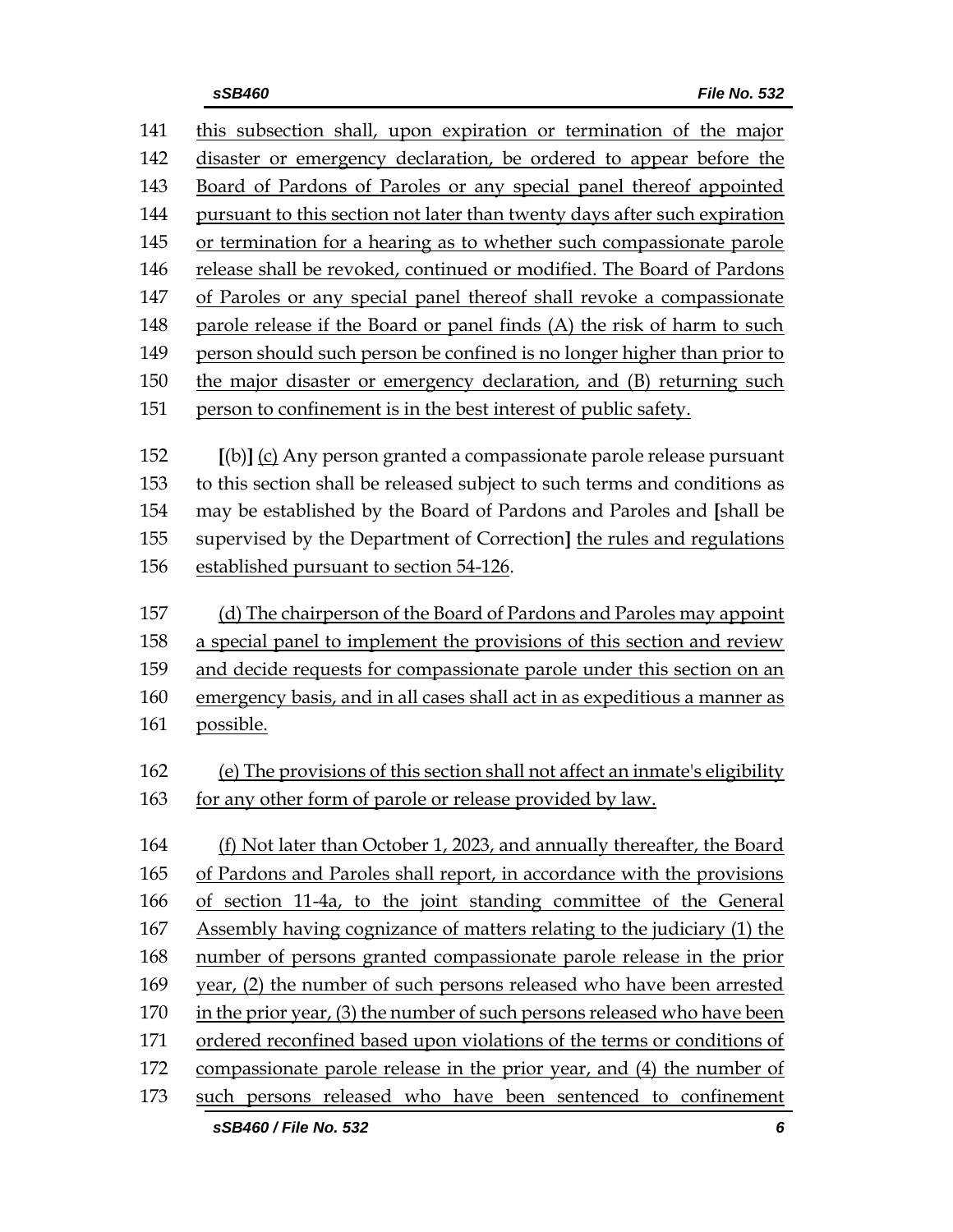# pursuant to a separate and unrelated offense.

 Sec. 9. (NEW) (*Effective October 1, 2022*) (a) The Commissioner of Correction shall grant public health emergency release credits in accordance with subsection (b) of this section to any inmate who is serving a sentence of imprisonment whose scheduled release date is within one year of the issuance of a declaration described in subsection (b) of this section, except to an inmate who is sentenced for a violation of section 53a-54a, 53a-54b, 53a-54c, 53a-54d, 53a-55, 53a-55a, 53a-70a, 53a-70c or 53a-100aa of the general statutes, or who is a persistent dangerous felony offender or persistent dangerous sexual offender pursuant to section 53a-40 of the general statutes.

 (b) (1) Notwithstanding any provision of the general statutes, during a major disaster or an emergency declaration by the President of the United States covering any part of the state, or an emergency declaration issued by the Governor, that shall include, but need not be limited to, those declarations issued concerning the COVID-19 pandemic, any other disease epidemic or public health emergency or a natural disaster, the commissioner shall award public health emergency release credits to any inmate described in subsection (a) of this section who is serving a sentence of imprisonment during the time period covered by such major disaster or declaration toward a reduction of such inmate's term of imprisonment, in an amount equal to one hundred twenty-two days per month for each month such inmate is imprisoned during the period covered by such declaration, the amount of which shall be reduced pro rata for any month that did not fall entirely during the period covered by such declaration. The commissioner shall not award more than two hundred forty-four days' worth of credits to any such inmate during the time period covered by any such declaration.

 (2) For purposes of this subsection, "COVID-19" means the respiratory disease designated by the World Health Organization on February 11, 2020, as coronavirus 2019, and any related mutation thereof recognized by said organization as a communicable respiratory disease.

*sSB460 / File No. 532 7* (c) Any credit awarded under this section may only be awarded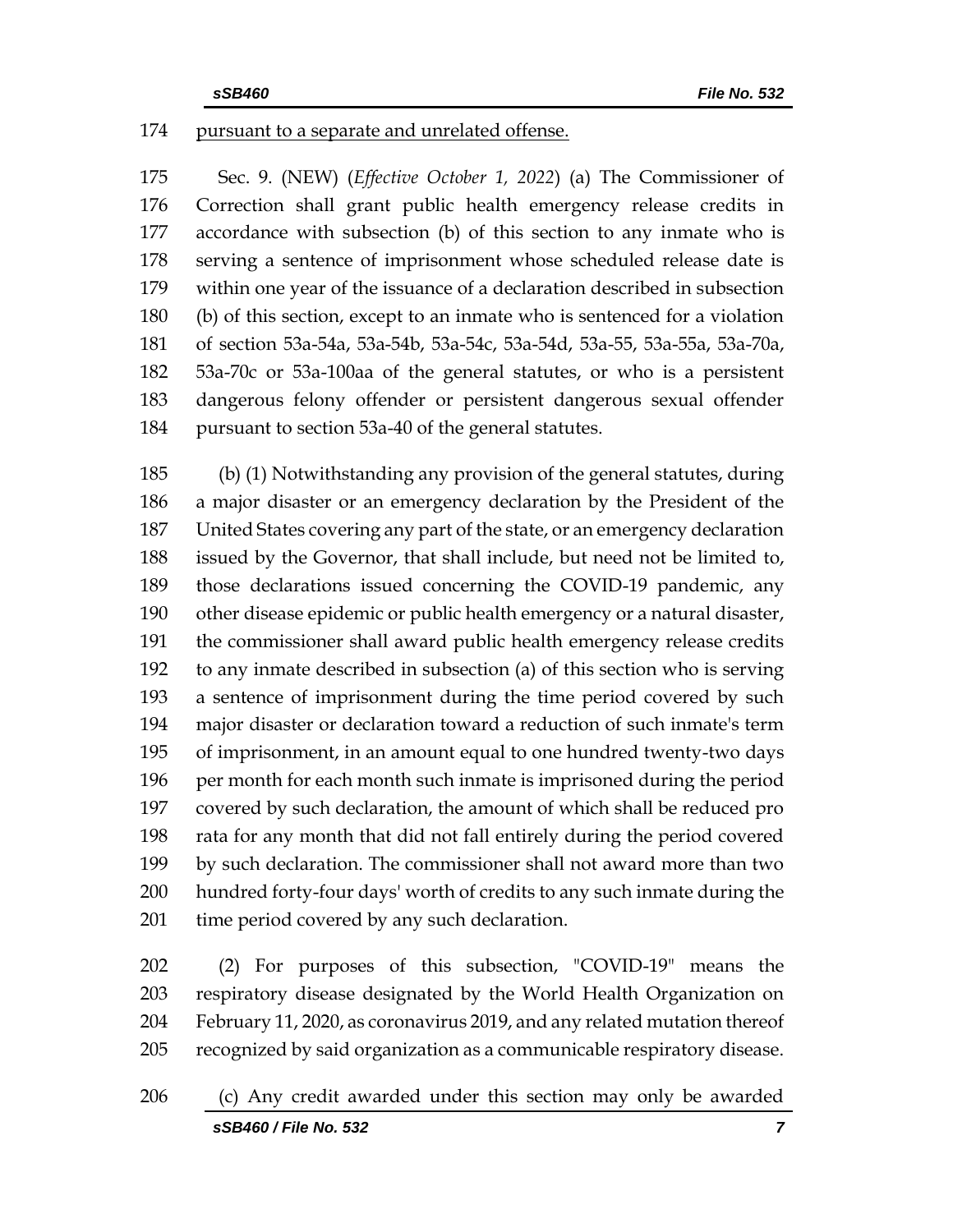|     | 207 during the period of time that the inmate is sentenced to a term of |
|-----|-------------------------------------------------------------------------|
| 208 | imprisonment and committed to the custody of the commissioner and       |
| 209 | may not be transferred or applied to a subsequent term of               |
| 210 | imprisonment. In no event shall any credit awarded under this section   |
| 211 | be applied so as to reduce a mandatory minimum term of imprisonment     |
|     | 212 such inmate is required to serve by statute.                        |
|     |                                                                         |

213 (d) The provisions of this section shall not affect an inmate's eligibility 214 for any other form of parole or release provided by law.

| This act shall take effect as follows and shall amend the following<br>sections: |                 |                      |  |  |  |  |  |
|----------------------------------------------------------------------------------|-----------------|----------------------|--|--|--|--|--|
| Section 1                                                                        | October 1, 2022 | 54-124a(e) and $(f)$ |  |  |  |  |  |
| Sec. 2                                                                           | October 1, 2022 | 54-127               |  |  |  |  |  |
| Sec. 3                                                                           | October 1, 2022 | 54-127a              |  |  |  |  |  |
| Sec. 4                                                                           | October 1, 2022 | $54-128(a)$          |  |  |  |  |  |
| Sec. 5                                                                           | October 1, 2022 | $54-129(a)$          |  |  |  |  |  |
| Sec. 6                                                                           | October 1, 2022 | 54-131a              |  |  |  |  |  |
| Sec. 7                                                                           | October 1, 2022 | 54-131b              |  |  |  |  |  |
| Sec. 8                                                                           | October 1, 2022 | 54-131k              |  |  |  |  |  |
| Sec. 9                                                                           | October 1, 2022 | New section          |  |  |  |  |  |

*JUD Joint Favorable Subst.*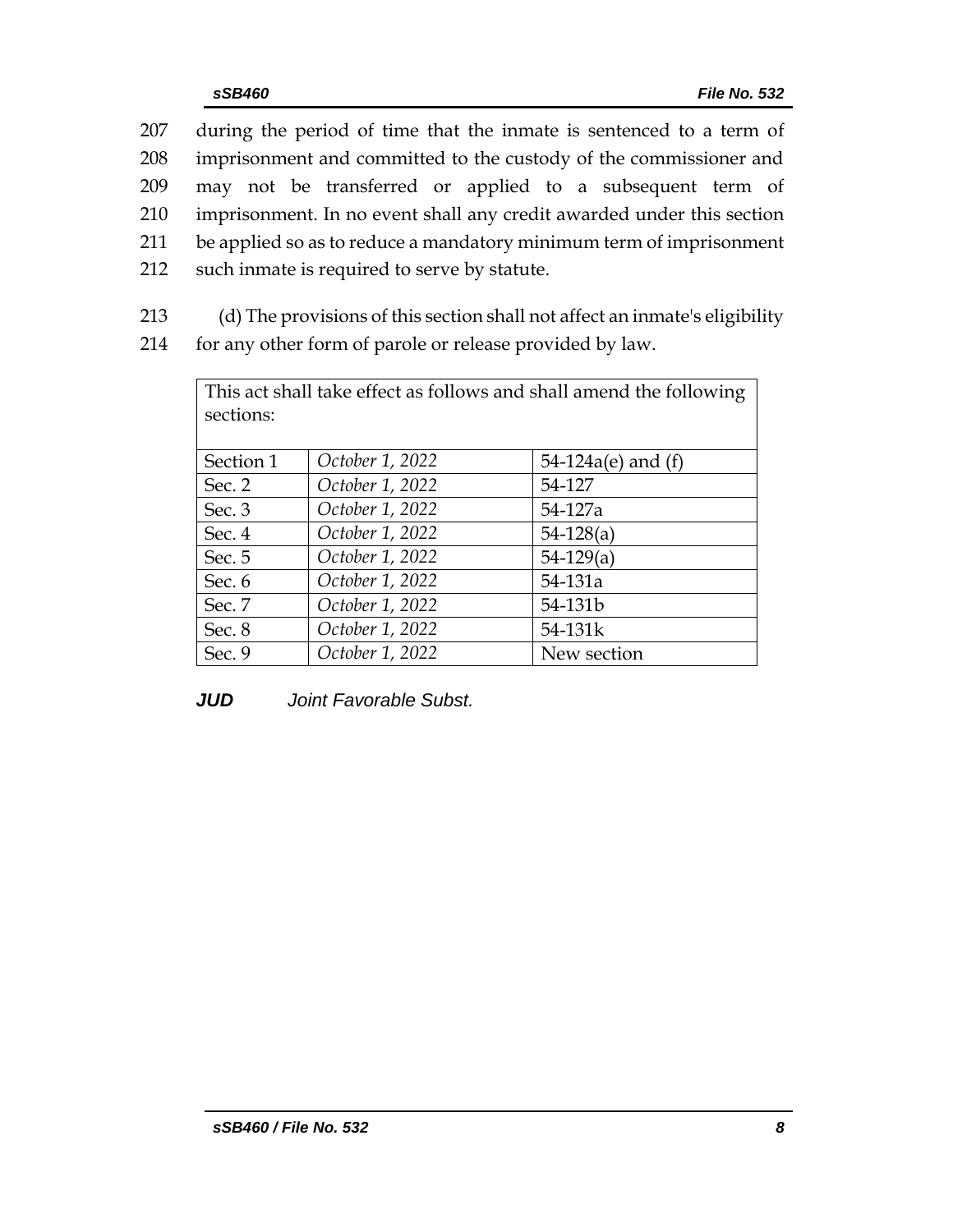*The following Fiscal Impact Statement and Bill Analysis are prepared for the benefit of the members of the General Assembly, solely for purposes of information, summarization and explanation and do not represent the intent of the General Assembly or either chamber thereof for any purpose. In general,*  fiscal impacts are based upon a variety of informational sources, including the analyst's professional *knowledge. Whenever applicable, agency data is consulted as part of the analysis, however final products do not necessarily reflect an assessment from any specific department.*

# *OFA Fiscal Note*

#### *State Impact:*

| <b>Agency Affected</b> | <b>Fund-Effect</b> | FY 23 \$  | FY 24 \$  |
|------------------------|--------------------|-----------|-----------|
| Correction, Dept.      | GF - Potential     | See Below | See Below |
|                        | Savings            |           |           |

Note: GF=General Fund

#### *Municipal Impact:* None

#### *Explanation*

The bill makes various changes to certain parole types and creates inmate credits awarded for release during an emergency resulting in a marginal savings described below.

The bill expands the eligibility for medical or compassionate parole resulting in a potential marginal savings to the Department of Correction (DOC) to the extent additional inmates receive parole. On average, the annual marginal savings to the state for releasing an offender is \$2,500. <sup>1</sup>

The bill also creates public health emergency release credits to be awarded to certain inmates during major disasters or emergency declarations resulting in a potential marginal savings to the DOC to the extent credits are awarded and inmate sentences are reduced. On average, the annual marginal savings to the state for releasing an

<sup>1</sup> Inmate marginal savings is based on decreased consumables (e.g. food, clothing, water, sewage, living supplies, etc.). This does not include a change in staffing costs or utility expenses because these would only be realized if a unit or facility closed.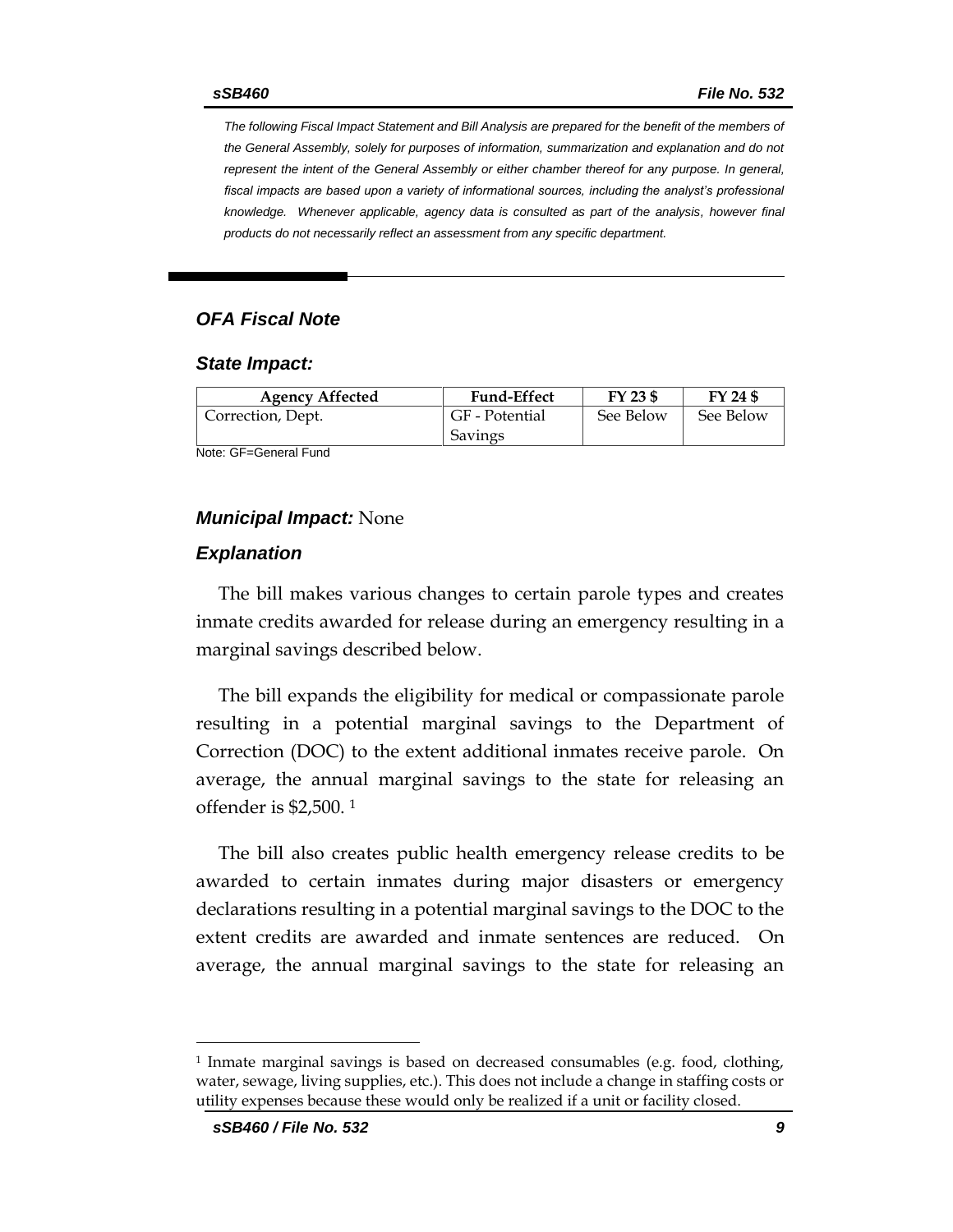offender is \$2,500. <sup>2</sup>

# *The Out Years*

The annualized ongoing fiscal impact identified above would continue into the future subject to the number of compassionate or medical parole issued and the number of emergency release credits issued.

<sup>2</sup> Inmate marginal savings is based on decreased consumables (e.g. food, clothing, water, sewage, living supplies, etc.). This does not include a change in staffing costs or utility expenses because these would only be realized if a unit or facility closed.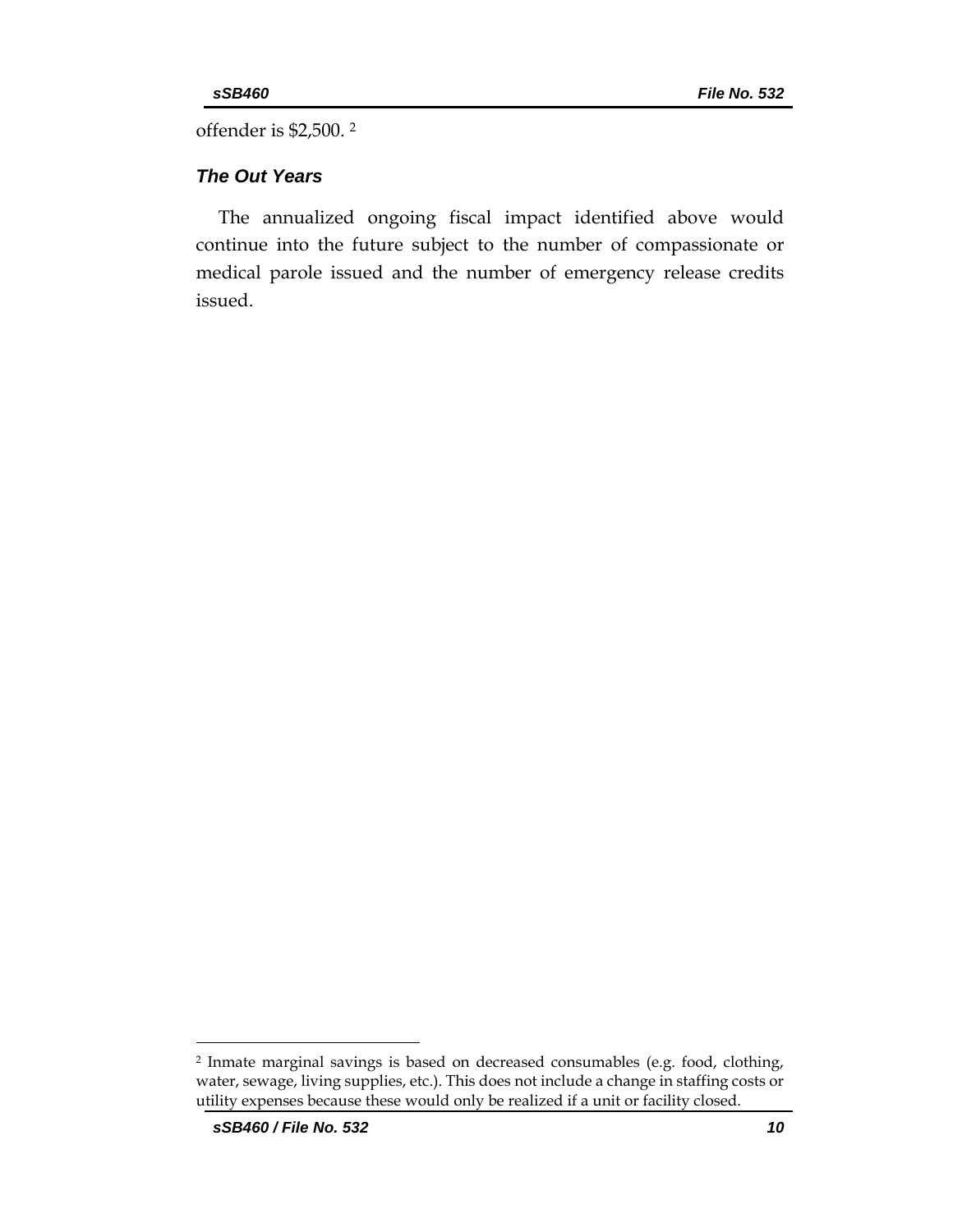# **OLR Bill Analysis sSB 460**

# *AN ACT CONCERNING COMPASSIONATE OR MEDICAL PAROLE AND CREDITS AWARDED FOR RELEASE DURING AN EMERGENCY DECLARATION.*

#### **SUMMARY**

This bill expands the circumstances under which the Board of Pardons and Parole may grant compassionate parole. It does so by (1) lowering the "danger to society" threshold for certain inmates' conditions for release and (2) generally allowing these releases during a major disaster or emergency declaration, such as the COVID-19 pandemic. Releases may be made at any time during the inmate's sentence if the parole release panel finds that (1) circumstances exist that pose a higher risk of harm to the inmate if he or she remains confined and (2) the inmate presents a reduced risk of presenting any danger to society.

The bill also conforms the law to current practice by specifying that three-member panels determine when and under what conditions an inmate serving an imprisonment sentence may be released on medical or compassionate parole. As under existing law, the release panel (1) is composed of three members and (2) may, with certain conditions, release any inmate on medical or compassionate parole, except inmates convicted of a capital felony or murder with special circumstances.

The bill, with certain exceptions, establishes a public health release credit awarded to inmates toward release from imprisonment during a declared major disaster or emergency. It requires the Department of Correction (DOC) commissioner to grant credits to inmates serving a sentence of imprisonment whose scheduled release date is within one year after such a declaration. Under this new credit system, the commissioner must reduce an eligible inmate's term of imprisonment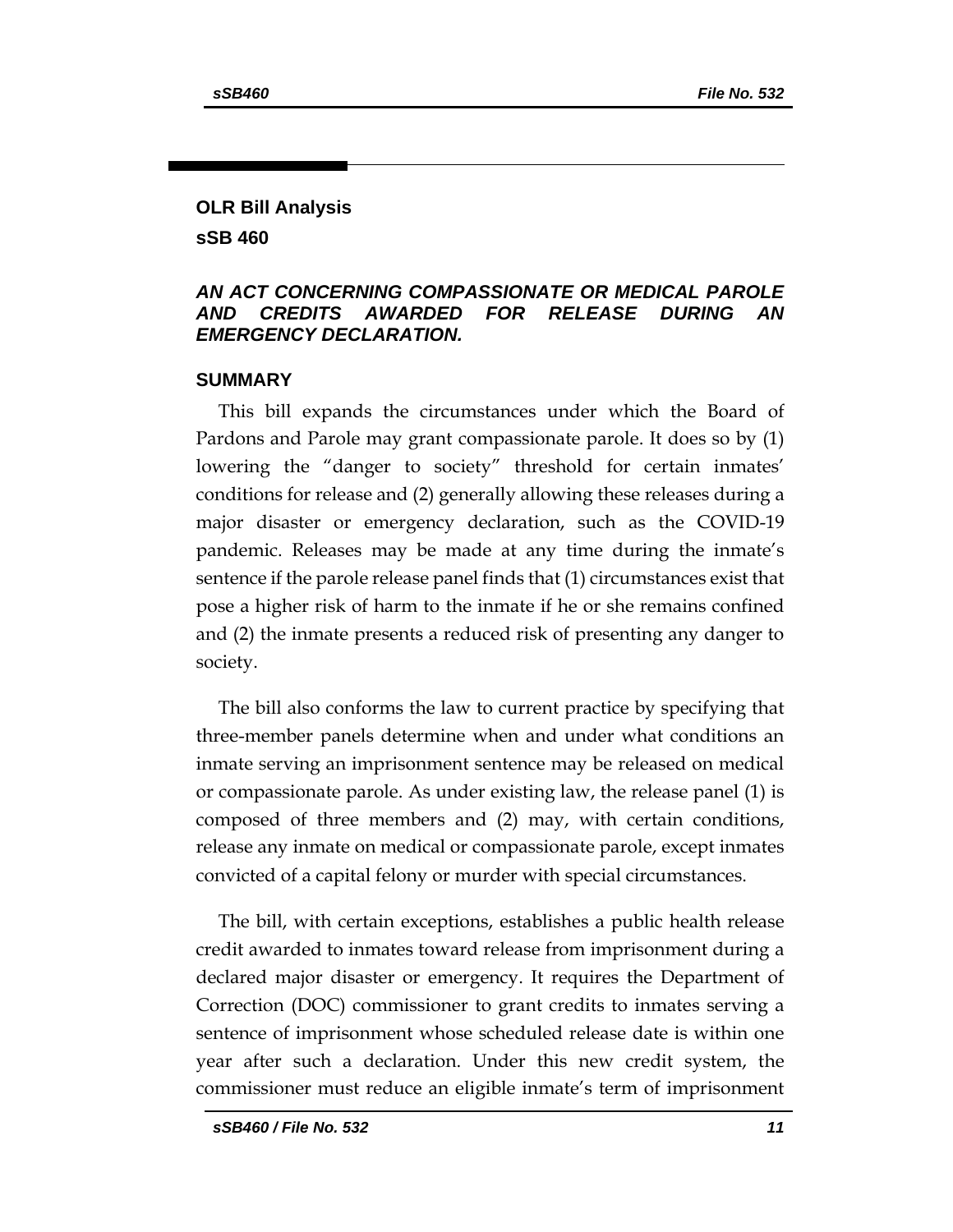by 122 days for each month he or she is imprisoned during the period covered by the declaration (prorated for partial months), up to 244 days' worth of credit during that period.

The bill also makes minor, technical, and conforming changes to the medical and compassionate parole statutes.

EFFECTIVE DATE: October 1, 2022

# **§§ 1-7 — MEDICAL AND COMPASSIONATE PAROLE**

The bill explicitly gives the Board of Pardons and Paroles independent decision-making authority to grant medical parole or compassionate parole; establish their conditions; and rescind, revoke, or discharge anyone under these paroles.

It also brings medical and compassionate parole under certain procedures for parole release. Under current law:

- 1. upon a request to return a person to custody made by certain individuals (e.g., DOC commissioner) authorized to serve criminal process, a law enforcement official must arrest and hold the person without written warrant (CGS § 54-127);
- 2. a parolee's parole must be revoked or rescinded after a hearing when a board employee recommends it and at least two members of a board panel approve it (CGS § 54-127a);
- 3. inmates returned to a DOC institution for violating parole may generally be retained in a correctional institution for the unexpired portion of their sentence with certain possible deductions (CGS § 54-128); and
- 4. if it appears to the appropriate panel that a person or inmate on parole will lead an orderly life, the panel may, by unanimous vote, declare the person discharged from DOC custody or terminate the period of special parole, without a court order, before the period is completed (CGS § 54-129).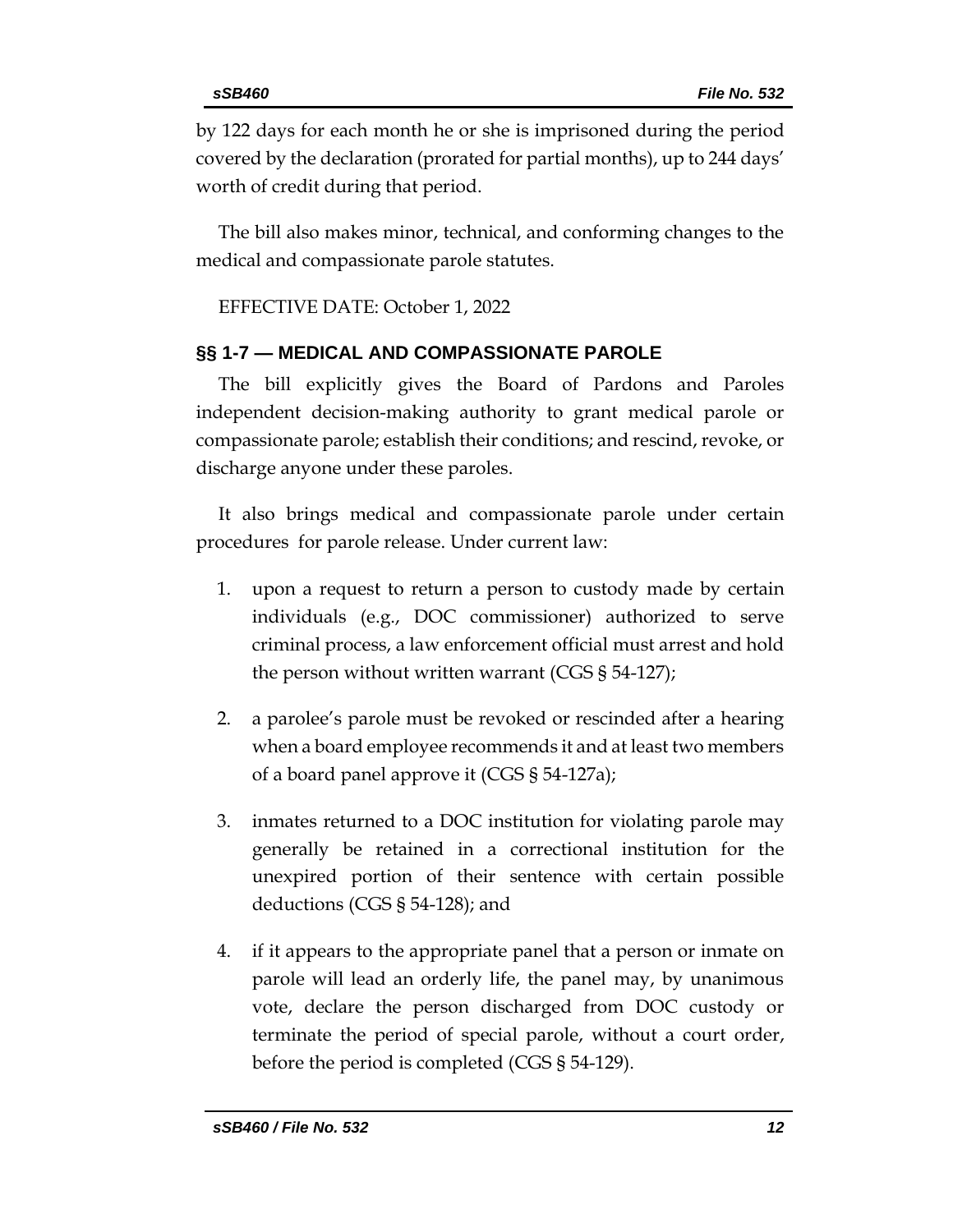The bill expands these provisions to also cover those on medical and compassionate parole.

# **§ 8 — COMPASSIONATE PAROLE**

The bill lowers the "danger to society" threshold for certain inmates' conditions for release under a compassionate parole.

Under current law, the board may grant compassionate parole release to an inmate if, among other things, he or she is so physically or mentally debilitated, incapacitated, or infirm due to advanced age or a non-terminal condition, disease, or syndrome, as to be physically incapable of presenting a danger to society. Under the bill, the inmate must instead present a significantly reduced risk of danger to society rather than being physically incapable of presenting a danger to society.

As under existing law, to be eligible for compassionate release, an inmate must also have served at least half of his or her sentence, or half after the board commuted the original sentence.

## *Emergency Declaration or Major Disaster*

The bill allows the panel to grant a compassionate parole release to any inmate (other than those convicted of a capital felony or murder with special circumstances as described above) serving any sentences of imprisonment during certain major disaster or emergency declarations. These declarations are those issued by the President covering any part of the state or by the governor, including those related to the COVID-19 pandemic or any other disease epidemic or public health emergency, or a natural disaster.

The release may be at any time during the inmate's sentence if the panel finds (1) circumstances exist that pose a higher risk of harm to the inmate if he or she remains confined and (2) the inmate presents a reduced risk of presenting any danger to society.

Under the bill, "COVID-19" means the respiratory disease designated by the World Health Organization (WHO) on February 11, 2020, as coronavirus 2019, and any related mutation WHO recognizes as a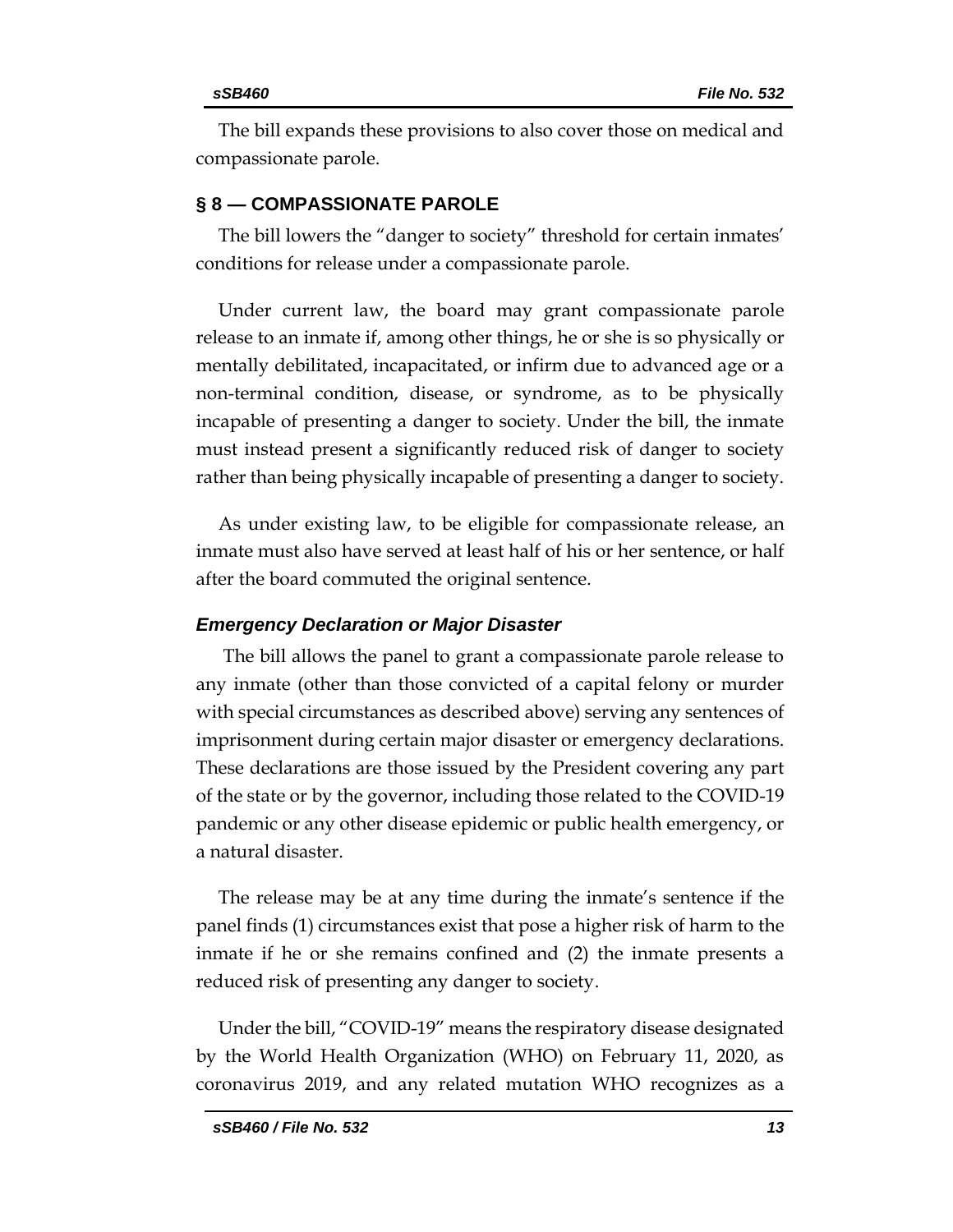communicable respiratory disease.

Under the bill, anyone granted compassionate parole release must, upon the emergency declaration's expiration or termination, be ordered to appear before the board or an appointed special panel within 20 days after the expiration or termination for a hearing on whether the parole should be revoked, continued, or modified. The board or panel must revoke the parole release if it finds (1) the risk of harm to the person if confined is no longer higher than before the major disaster or emergency declaration and (2) returning the person to confinement is in the best interest of public safety.

# *Rules and Regulations After Release*

Under current law, anyone granted compassionate parole must be released subject to the board's terms and conditions and supervised by DOC. The bill instead requires that they be supervised by rules and regulations the board established. As under existing law, the chairperson enforces the rules, regulations, and provisions and can retake and imprison the parolee for any reason the panel, or the chairperson with the panel's approval, deems sufficient. The chairperson can detain a person pending the panel's approval (CGS § 54-126).

## *Special Panel*

The bill allows the board's chairperson to appoint a special panel to implement the bill's compassionate parole provisions and review and decide requests for these paroles on an emergency basis. The bill requires the chairperson to act as expeditiously as possible in all cases.

# *Applicability for Other Paroles*

The bill specifies that the compassionate parole provisions, both under existing law and the bill, do not affect an inmate's eligibility for any other form of parole or release provided by law.

# *Reporting*

Starting by October 1, 2023, the bill requires the board to annually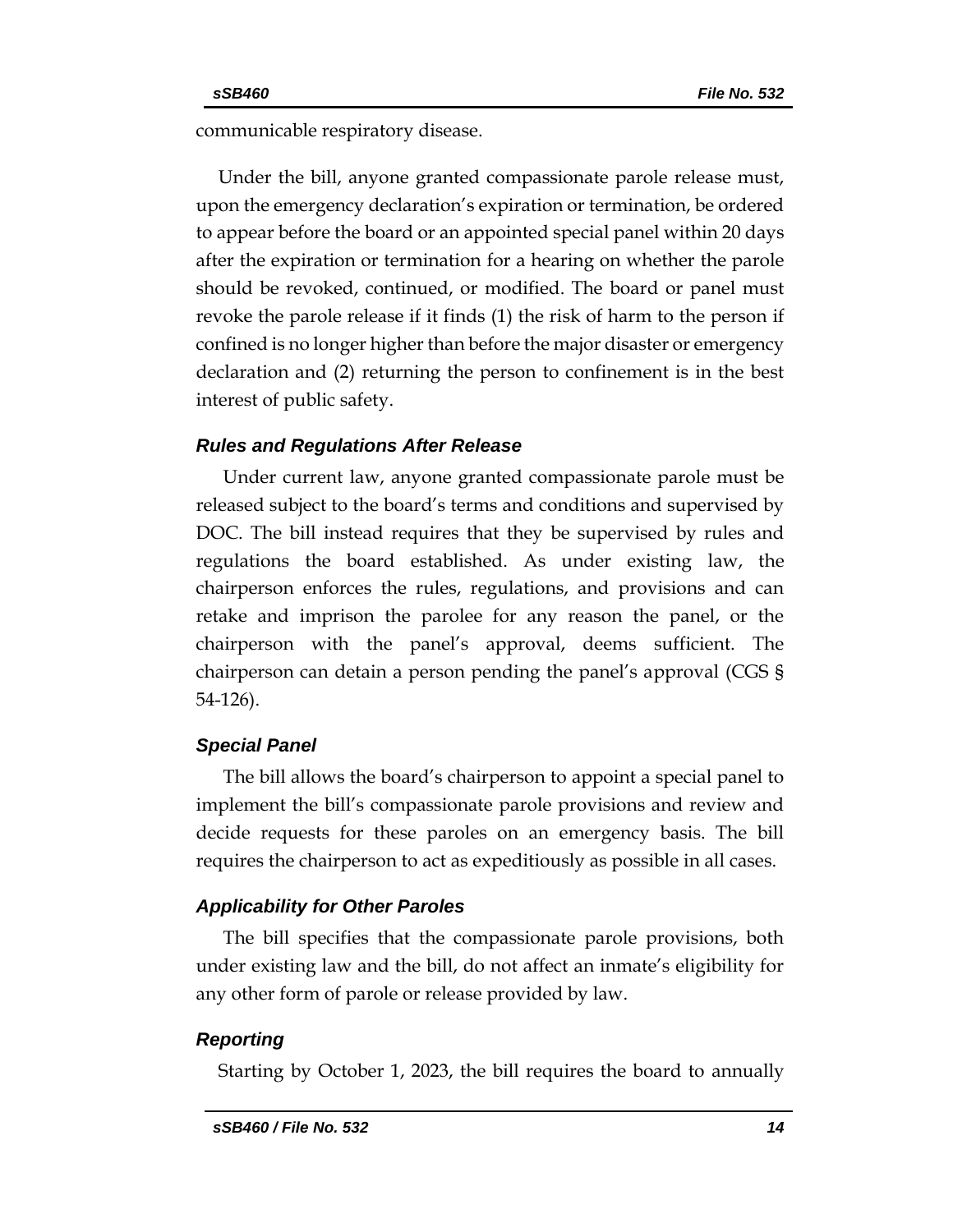report to the Judiciary Committee, the number of:

- 1. inmates granted compassionate parole release in the prior year,
- 2. individuals released who were arrested in the prior year,
- 3. individuals released who were ordered re-confined for violating their release terms or conditions in the prior year, and
- 4. individuals released who were sentenced to confinement on a separate and unrelated offense.

# **§ 9 — PUBLIC HEALTH EMERGENCY RELEASE CREDITS**

The bill requires the DOC commissioner to grant public health release credits to any inmate serving a sentence of imprisonment whose scheduled release date is within one year after certain major disaster or emergency declarations. This does not apply to an inmate who is a persistent dangerous felony offender, persistent dangerous sexual offender, or those who committed:

- 1. murder (CGS § 53a-54a),
- 2. murder with special circumstances (CGS § 53a-54b),
- 3. felony murder (CGS § 53a-54c),
- 4. arson murder (CGS § 53a-54d),
- 5. 1st degree manslaughter (CGS § 53a-55),
- 6. 1st degree manslaughter with a firearm (CGS § 53a-55a),
- 7. 1st degree aggravated sexual assault (CGS § 53a-70a),
- 8. aggravated sexual assault of a minor (CGS § 53a-70c), or
- 9. home invasion (CGS § 53a-100aa).

Regardless of any provision in existing law, the DOC commissioner must award to any eligible inmate serving a sentence during the period